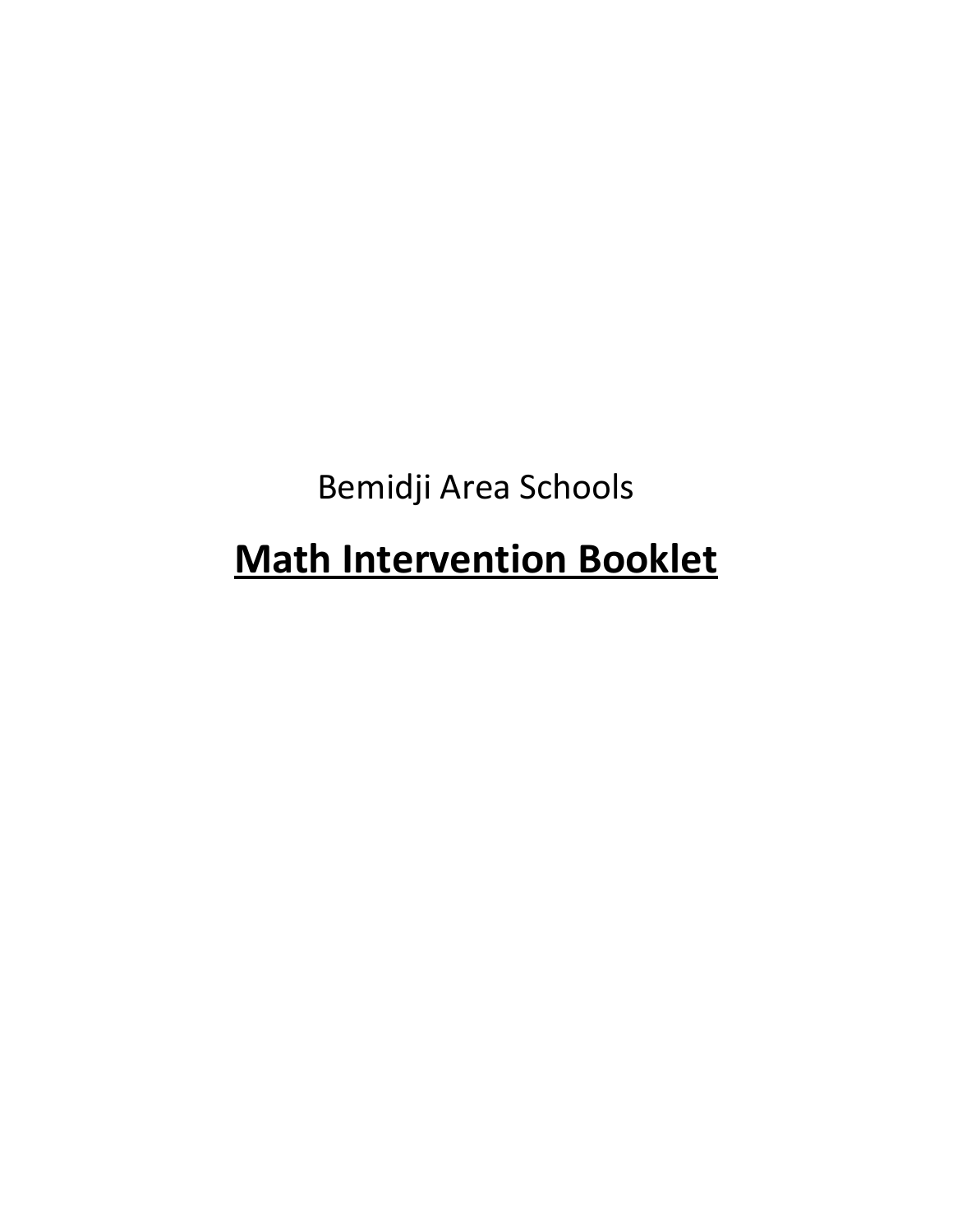## **What is an Intervention?**

**An Intervention:**

- **Is short-term (may extend 8 – 12 weeks orlonger)**
- **Isfast-paced**
- **Is based on sound, evidence-based instructional practices**
- Involves 1-to-1 or small group (no more than 4) students
- **Is typically conducted 3 to 5 days a week**
- **Is typically 10 to 60 minutes long (in chunks), depending on student need**
- **Is individualized and tailored to meet student need**
- **Is monitored weekly to twice a month to determine effectiveness**
- **Is more than an accommodation; it's a teaching strategy or program that requires a change in instruction**
- **Can be administered by a classroom teacher, specialist, or trained paraprofessional.**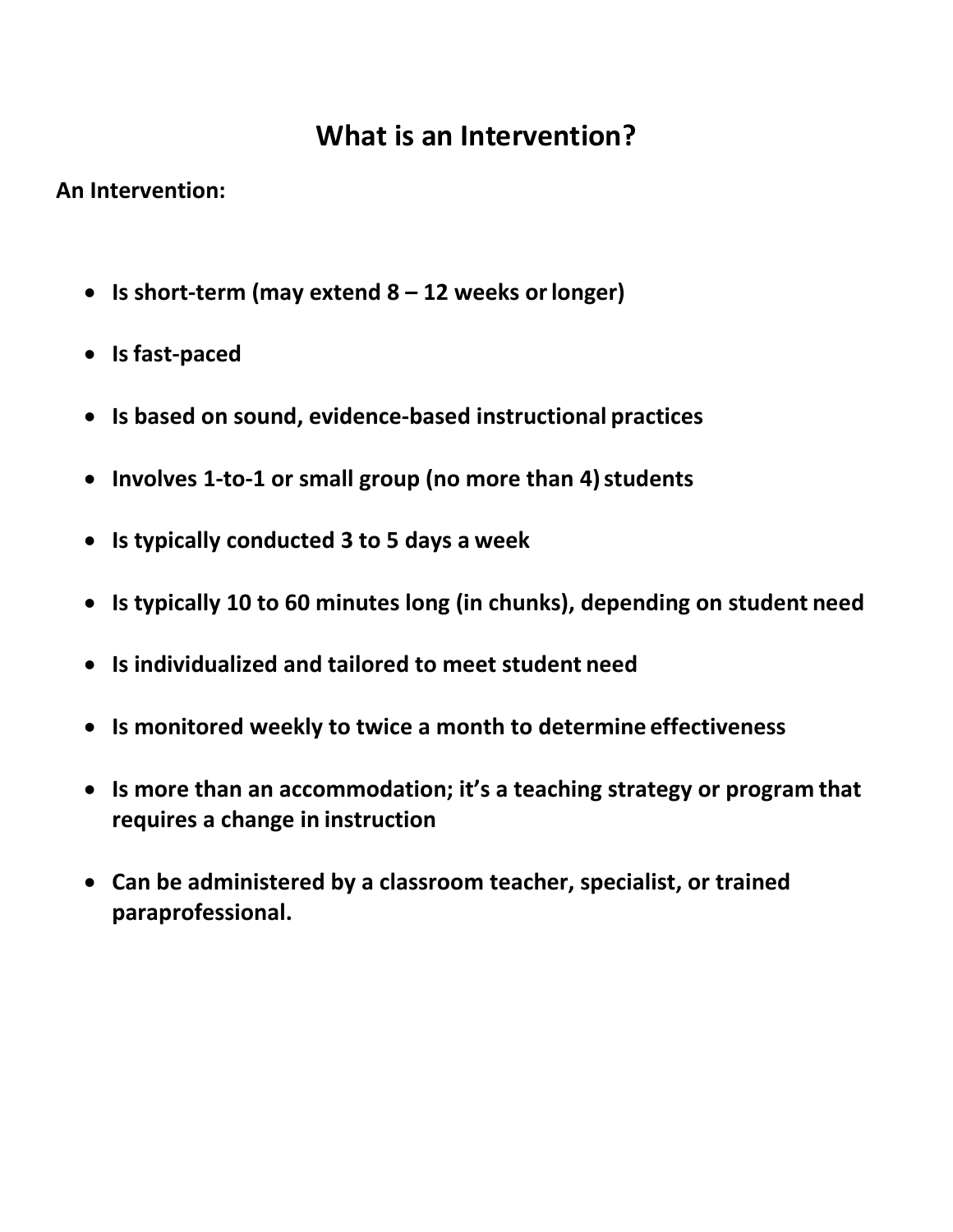#### **BEMIDJI AREA SCHOOLS**

## **Math Intervention Strategies**

| <b>Intervention Information</b>                               |                       |                                                                                                                                     |                                 |                             |                                               |                                                                                                                                               |                                                                                                                                                                                                                                           |  |
|---------------------------------------------------------------|-----------------------|-------------------------------------------------------------------------------------------------------------------------------------|---------------------------------|-----------------------------|-----------------------------------------------|-----------------------------------------------------------------------------------------------------------------------------------------------|-------------------------------------------------------------------------------------------------------------------------------------------------------------------------------------------------------------------------------------------|--|
| Name of<br>Intervention                                       | Grade<br>Level        | <b>Entrance Criteria:</b><br><b>Implement if Student</b><br><b>Needs Additional</b><br><b>Support in the Areas</b><br><b>Below:</b> | Frequency                       | Length of<br><b>Session</b> | <b>Progress</b><br><b>Monitoring</b><br>Probe | <b>Exit Criteria: Discontinue</b><br><b>Implementation when</b><br>student reaches<br><b>Benchmark or at least</b><br>the 25th percentile on: | <b>MN State Math Standards</b><br>Alignment                                                                                                                                                                                               |  |
| <b>Oral Counting</b>                                          | K and<br>$\mathbf 1$  | To improve number<br>sense.                                                                                                         | At least 3<br>times per<br>week | At least 10<br>minutes      | <b>Primary MAP</b><br>Number<br>Sense         | MAP, MCA, or Curriculum<br>assessments                                                                                                        | 0.1.1.3., 1.1.1.3.                                                                                                                                                                                                                        |  |
| Number<br>Identification<br><b>Flashcard Procedure</b>        | K and<br>$\mathbf{1}$ | To improve number<br>sense.                                                                                                         | At least 3<br>times per<br>week | At least 10<br>minutes      | Primary Map<br><b>Number Sense</b>            | MAP, MCA, or Curriculum<br>vocabulary assessments                                                                                             | 0.1.1.2., 1.1.1.2.                                                                                                                                                                                                                        |  |
| Re-Teaching Using<br><b>Math Games</b>                        | $K+$                  | For students who are<br>not comprehending a<br>particular<br>mathematical                                                           | At least 3<br>times per<br>week | At least 15<br>minutes      | MAP or<br><b>MCA</b><br>substrand.            | MAP, MCA, or Curriculum<br>vocabulary assessments                                                                                             | Any standard with a related game<br>as selected by the interventionist                                                                                                                                                                    |  |
| Cover, Copy,<br>Compare                                       | $1+$                  | For students who are<br>not fluent with basic<br>or complex<br>computation                                                          | At least 3<br>times per<br>week | At least 10<br>minutes      | MAP or MCA<br>substrand.                      | MAP, MCA, or Curriculum<br>vocabulary assessments                                                                                             | 1.1.2.1., 1.1.2.2., 1.1.2.3., 1.2.2.1.,<br>1.2.2.2., 1.2.2.3., 2.1.2.1., 2.1.2.2.,<br>2.1.2.4., 2.1.2.5., 3.1.2.1., 3.1.2.2.,<br>3.1.2.3., 3.1.2.5., 4.1.2.1., 4.1.2.2.,<br>4.1.2.5., 5.1.1.1., 5.1.1.4., 5.1.3.1.,<br>5.1.3.2., 5.1.3.4. |  |
| <b>Flashcard Procedure</b>                                    | $1+$                  | For students who are<br>not fluent with basic<br>or complex<br>computation                                                          | At least 3<br>times per<br>week | At least 10<br>minutes      | MAP or MCA<br>(Number<br>and<br>Operations)   | MAP, MCA, or<br>Curriculum<br>vocabulary assessments                                                                                          | 1.1.2.1., 1.1.2.2., 1.1.2.3., 1.2.2.1.,<br>1.2.2.2., 1.2.2.3., 2.1.2.1., 2.1.2.2.,<br>2.1.2.4., 2.1.2.5., 3.1.2.1., 3.1.2.2.,<br>3.1.2.3., 3.1.2.5., 4.1.2.1., 4.1.2.2.,<br>4.1.2.5., 5.1.1.1., 5.1.1.4., 5.1.3.1.,<br>5.1.3.2., 5.1.3.4. |  |
| Gradual Release of<br>Responsibility<br>(Re-Teach, Pre-Teach) | $K+$                  | For students who are<br>not comprehending a<br>particular<br>mathematical<br>standard or concept.                                   | At least 3<br>times per<br>week | At least 10<br>minutes      | MAP or<br><b>MCA</b><br>substrand             | MAP, MCA, or<br>Curriculum<br>vocabulary assessments                                                                                          | Any standard on which the student<br>needs work as selected by the<br>interventionist                                                                                                                                                     |  |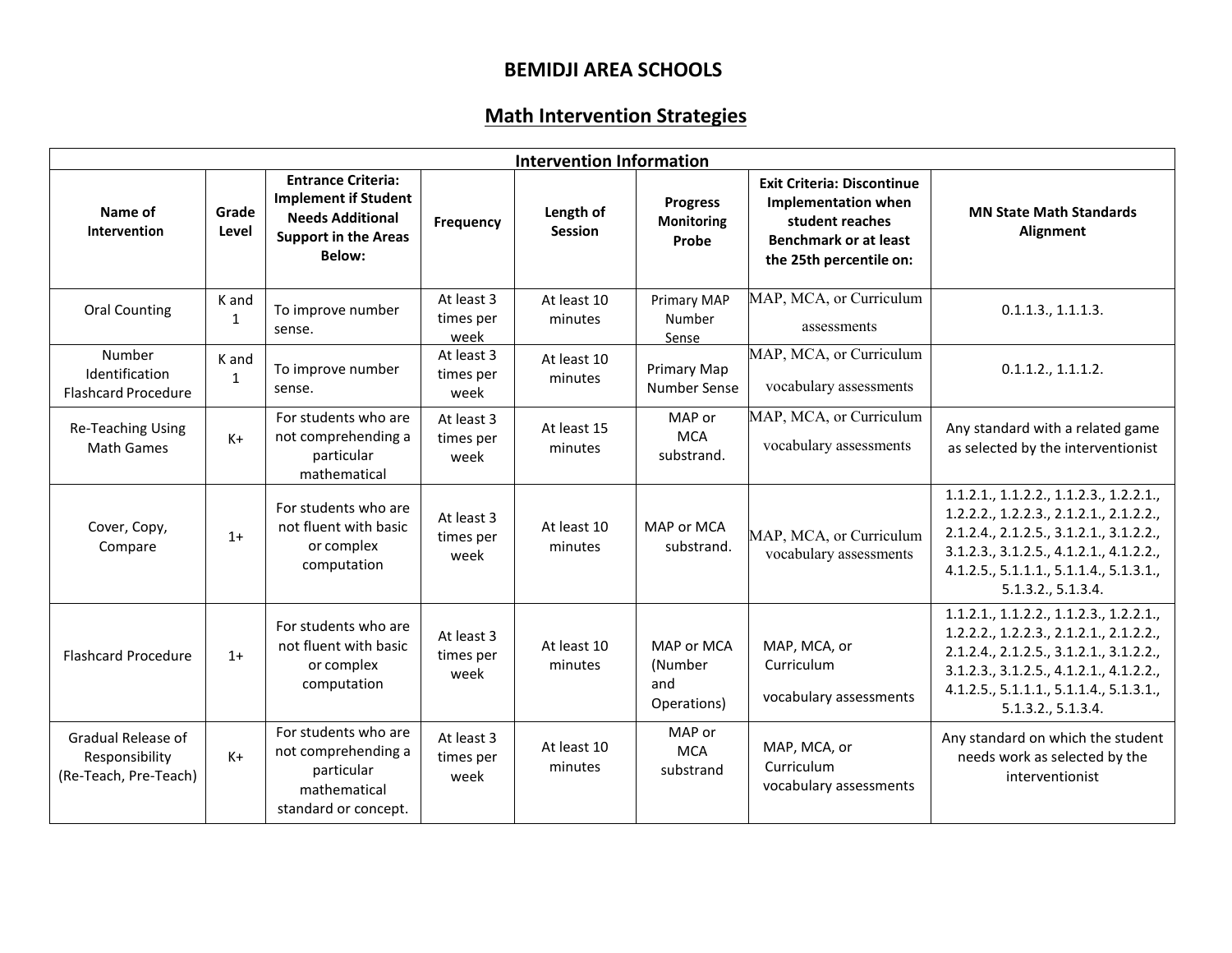| Name of<br>Intervention                          | Grade<br>Level | <b>Entrance Criteria:</b><br><b>Implement if Student</b><br>has not reached<br><b>Benchmark or at</b><br>least the 25 <sup>th</sup><br>percentile on: | Frequency                       | Length of<br><b>Session</b>                             | <b>Progress</b><br><b>Monitoring</b><br>Probe | <b>Exit Criteria: Discontinue</b><br><b>Implementation when</b><br>student reaches<br><b>Benchmark or at least</b><br>the 25th percentile on: | <b>MN State ELA Standards Alignment</b>                                                                                                                                                                                                                                           |
|--------------------------------------------------|----------------|-------------------------------------------------------------------------------------------------------------------------------------------------------|---------------------------------|---------------------------------------------------------|-----------------------------------------------|-----------------------------------------------------------------------------------------------------------------------------------------------|-----------------------------------------------------------------------------------------------------------------------------------------------------------------------------------------------------------------------------------------------------------------------------------|
| Concrete,<br>Representational,<br>Abstract (CRA) | $K+$           | For students who are<br>not comprehending a<br>particular<br>mathematical<br>standard or concept.                                                     | At least 3<br>times per<br>week | At least 20<br>minutes                                  | MAP or<br><b>MCA</b><br>substrand             | MAP, MCA, or<br>Curriculum<br>vocabulary assessments                                                                                          | Any standard on which the student<br>needs work as selected by the<br>interventionist                                                                                                                                                                                             |
| Word Problem<br>Structures and<br>Schema         | $2+$           | For students who are<br>not comprehending a<br>particular<br>mathematical<br>standard or concept.                                                     | At least 3<br>times per<br>week | At least 20<br>minutes                                  | MAP or MCA<br>substrand                       | MAP, MCA, or Curriculum<br>vocabulary assessments                                                                                             | 1.2.2.4., 2.1.2.2., 2.2.2.2., 3.1.2.2.,<br>3.1.2.3., 3.1.2.4., 3.1.2.5., 4.1.2.4.,<br>5.1.1.2., 5.1.1.4., 5.1.3.4.                                                                                                                                                                |
| Classwide Peer<br>Tutoring                       | $1+$           | For students who are<br>not comprehending a<br>particular<br>mathematical<br>standard or concept.                                                     | 5 times per<br>week             | Primary $-20$<br>minutes<br>Intermediate-<br>30 minutes | MAP or<br><b>MCA</b><br>substrand             | MAP, MCA, or Curriculum<br>vocabulary assessments                                                                                             | 1.1.2.1, 1.1.2.2, 1.1.2.3, 1.2.2.1,<br>1.2.2.2., 1.2.2.3., 2.1.2.1., 2.1.2.2.,<br>2.1.2.4., 2.1.2.5., 3.1.2.1., 3.1.2.2.,<br>3.1.2.3., 3.1.2.5., 4.1.2.1., 4.1.2.2.,<br>4.1.2.5., 5.1.1.1., 5.1.1.4., 5.1.3.1.,<br>5.1.3.2., 5.1.3.4., and related<br>vocabulary for any standard |
| Math Vocabulary<br>Journal                       | $1+$           | For students who are<br>not comprehending a<br>particular<br>mathematical<br>standard or concept.                                                     | 4 to 5 times<br>per week        | At least 15<br>minutes                                  | MAP or<br><b>MCA</b><br>substrand             | MAP, MCA, or Curriculum<br>vocabulary assessments                                                                                             | Related vocabulary for any<br>standard                                                                                                                                                                                                                                            |